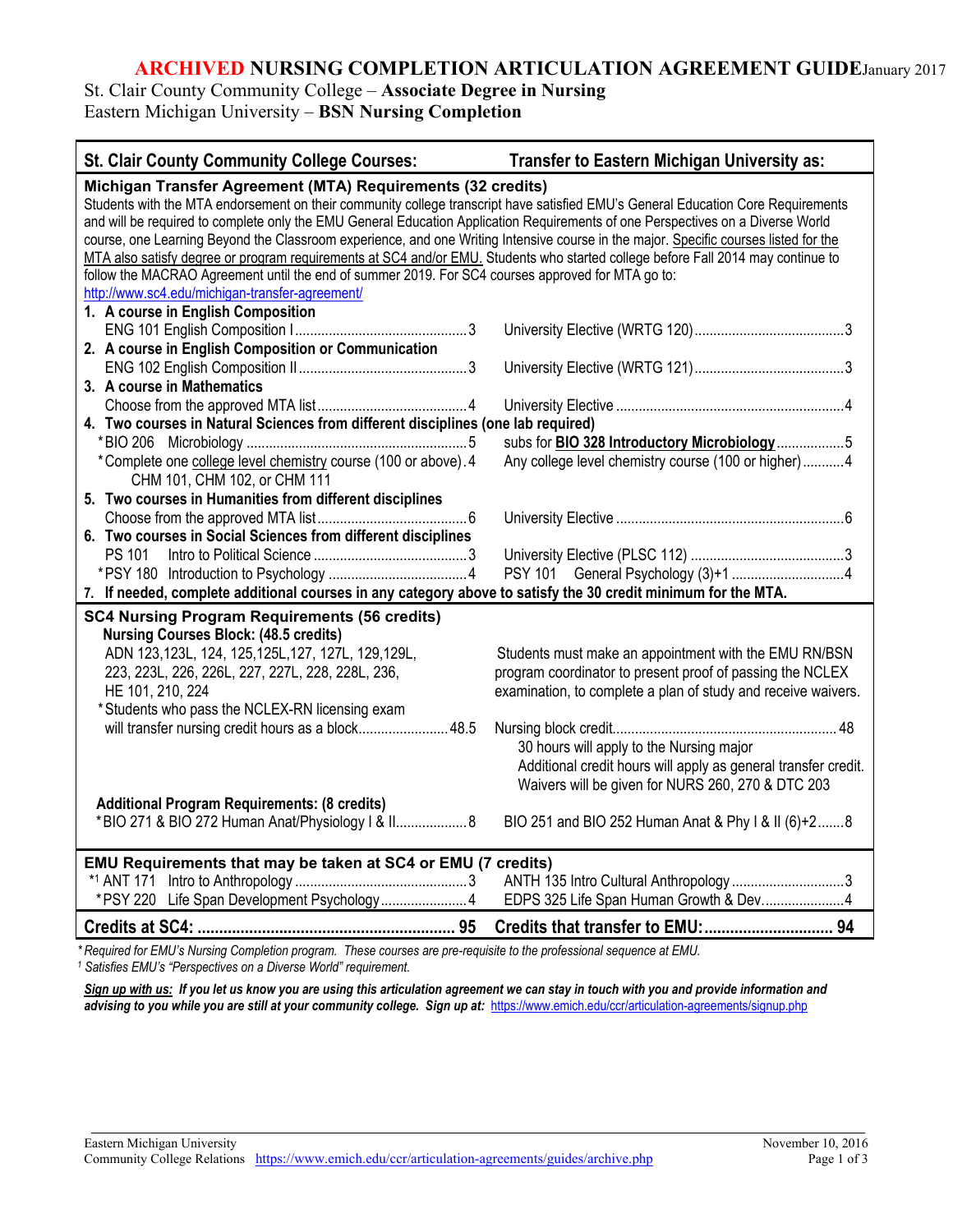# **ARCHIVED NURSING COMPLETION ARTICULATION AGREEMENT GUIDE**January 2017

St. Clair County Community College – **Associate Degree in Nursing** Eastern Michigan University – **BSN Nursing Completion**

| <b>Completion of the Nursing Completion Program at</b><br><u>EMU</u>                                                                                                                                                                                                                                                                                                                                                                                                                                                                                                                                                                                                                                                                                                                                                                                                                                                     | Suggested Sequence for completing the program:                                                                                                                                                                                                                                                                                                                                                                                                                                                                                                                                                                                                     |
|--------------------------------------------------------------------------------------------------------------------------------------------------------------------------------------------------------------------------------------------------------------------------------------------------------------------------------------------------------------------------------------------------------------------------------------------------------------------------------------------------------------------------------------------------------------------------------------------------------------------------------------------------------------------------------------------------------------------------------------------------------------------------------------------------------------------------------------------------------------------------------------------------------------------------|----------------------------------------------------------------------------------------------------------------------------------------------------------------------------------------------------------------------------------------------------------------------------------------------------------------------------------------------------------------------------------------------------------------------------------------------------------------------------------------------------------------------------------------------------------------------------------------------------------------------------------------------------|
| <b>Pre-Admission Requirement (3 credits)</b><br>IHHS 200 Reading and Writing in Nursing Studies3<br><b>University Electives (4 credits)</b><br><b>Major Requirements (23 credits)</b><br><b>NURS 220</b><br>R.N. Essentials of Prof Nursing Practice I  3<br><b>NURS 265</b><br><sup>1</sup> NURS 365W RN Essentials of Prof Nursing Practice II  3<br><sup>2</sup> NURS 451L4 Community Health Nursing Clinical  3<br>NURS 465 R.N. Essentials of Prof Nursing Practice III  3<br>Consult Nursing Completion Advisor for suggested courses<br>Note: If sufficient credits hours are not transferred, additional<br>credits must be completed at EMU to satisfy the minimum of 124<br>credit hours required to graduate.<br>The Nursing Completion Program is offered at a number of EMU<br>regional centers (including in Detroit) and on-line. Contact the<br>BSN Completion program coordinator for more information. | Semester 1<br>(7 credits)<br>IHHS 200 Reading and Writing in Nursing Studies3<br>Semester 2<br>(6 credits)<br>NURS 265 RN Essentials of Professional Nursing Practice I3<br>(5 credits)<br>Semester 3<br>NURS 365W RN Essentials of Professional Nursing Pract II3<br>*Semester 4<br>(7 credits)<br>NURS 465 RN Essentials of Professional Nursing Pract III 3<br>(5 credits)<br>*Semester 5<br><sup>2</sup> NURS 451L4 Community Health Nursing Clinical 3<br>*Semesters 4 and 5 may be switched in the sequence.<br>Note: All coursework for this degree must be completed within six<br>years of taking the first 200 level NURS course at EMU. |

*<sup>1</sup> Satisfies EMU's Writing Intensive requirement*

*<sup>2</sup> Satisfies EMU's "Learning beyond the Classroom" requirement*